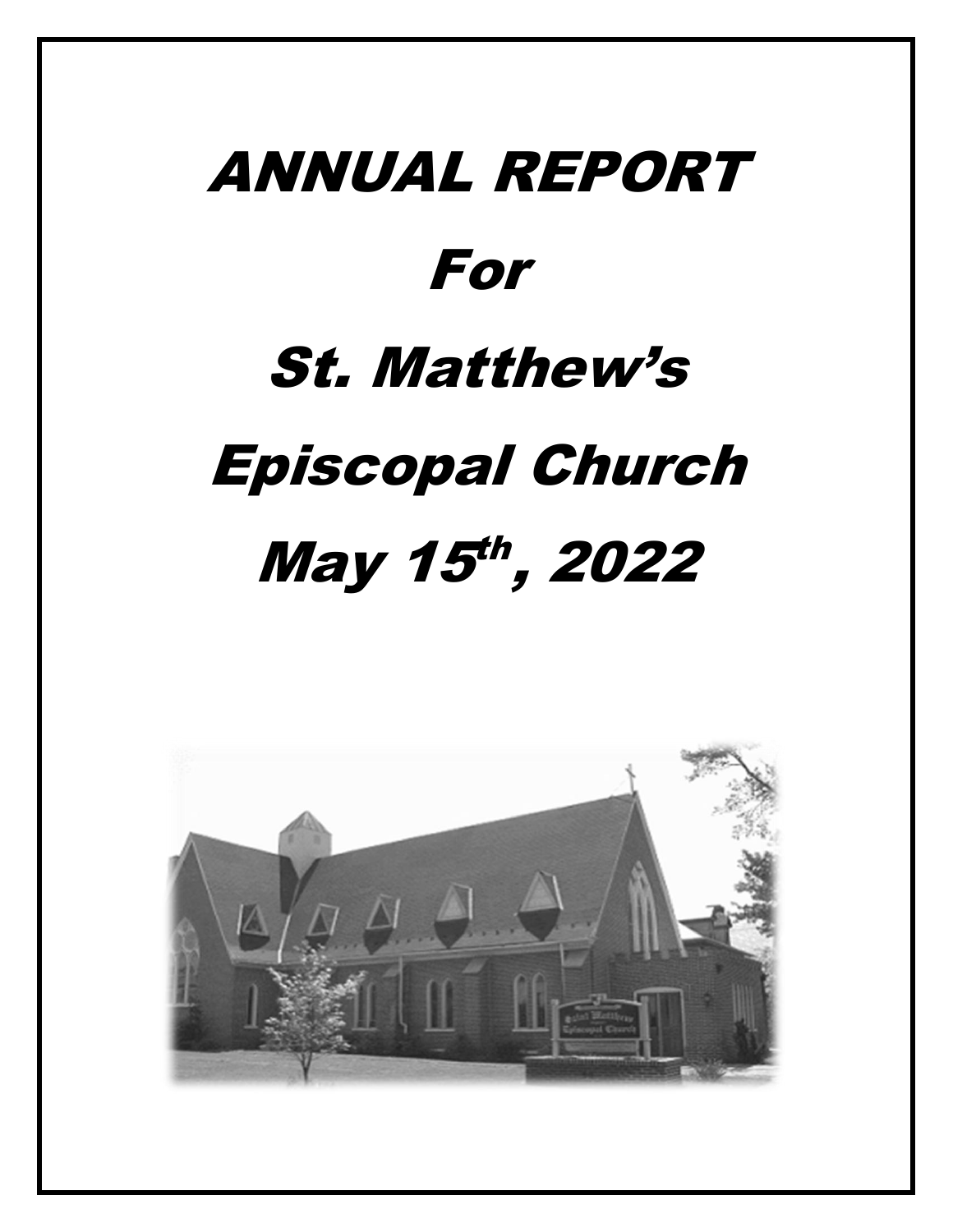# **St. Matthew's Annual Meeting May 15th, 2022**

## **AGENDA**

A. Opening Prayer and Welcome – Mary Ann Loftus, Senior Warden

B. Senior Warden Annual Meeting Report

C. Junior Warden Annual Meeting Report

D.Brief Annual Meeting Oral Reports from Lay Leaders

E. Election of Vestry Members & Delegates to Diocesan Convention

1. Appoint Tellers

F. Finance Report - Tom Culver, Treasurer

G.Adjournment – Senior Warden

The Election Committee will report the results at the close of the meeting.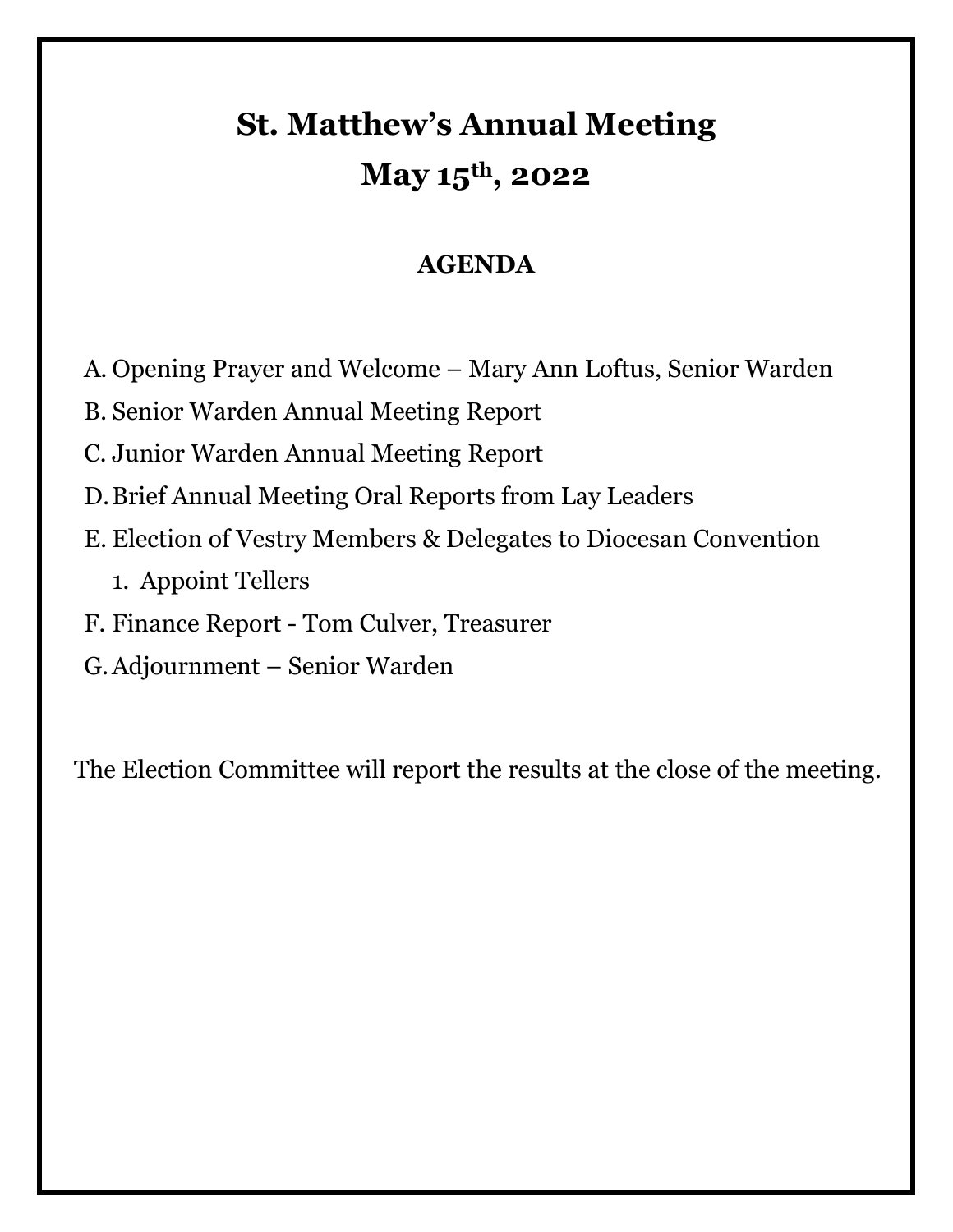#### **SENIOR WARDEN'S REPORT**

Dear friends and fellow parishioners,

First, I would like to extend my sincere thanks and gratitude to everyone who makes our Sunday services possible – the Junior Warden and Thurifer, the members of the Altar Guild, the Minister of Music, the Lectors, Ushers, and our church Secretary. Additionally, I would also like to thank the Chairs and members of the various Lay Ministries. No matter what role you have, you have my thanks for your unwavering support and dedication to St. Matthew's!

I never expected to be in this position and was more than content to be just a weekly presence on the altar worshiping with you all, but only sharing my faith and joining in fellowship in my own quiet and select way. I might have seemed aloof to some, detached by others, or worst case, seemingly uninterested and not fully invested in this wonderful house of God by you all. Unfortunately, these misperceptions are the reality of one having a shy and introverted nature. I have long known that I was never meant for 'center-stage' and accordingly, I have learned to hone the strengths that God has given me – they lie in one-on-one interaction, and active observation.

Keeping that in mind, let me share some of the things I have heard and experienced since *our* collective transition period began…

I have heard many stories from individuals that have a multi-generational past here – but they do not continue to worship here due to the confines of a familial duty or heritage, they choose to be here…I have heard stories from individuals that had attended other houses of worship, but their journey in faith has brought them here, and kept them here…I have heard stories from those that had no experience with an organized religion, until someone asked them to attend a service, and after, they felt like they were called home and stayed…Whatever their backstory was, to me one thing was apparent - they get fulfillment here that they cannot get anywhere else, or from anyone else…

I have experienced the fulfillment of fellowship during the work parties for the ADA/bathroom renovation project. I have shared the feeling of accomplishment and satisfaction upon its completion. I look forward to future work parties, just to have that feeling renewed! And I even learned how to properly dip a peanut butter egg in melted chocolate, thanks to Noelle!

But the most important thing I have heard and experienced firsthand is the unwavering commitment of the vestry, to see us through this transitional time. Each member brings a unique skill set, along with strength of character, to the meeting table. I pledge to you all that I will continue to facilitate our meetings in an open and honest manner and allow all voices and opinions heard.

Please continue to share your concerns and hopes for our future with any vestry member, or myself. And if you have not already done so, kindly complete and return our survey – the results will help us determine the needs and wants of our St. Matthew's family, so we can call, with God's help, the one best suited to meet them. This is OUR house, and together we will not only make it through this, but we will also be better off for the journey in the end!

Respectfully,

Mary Ann Loftus, Senior Warden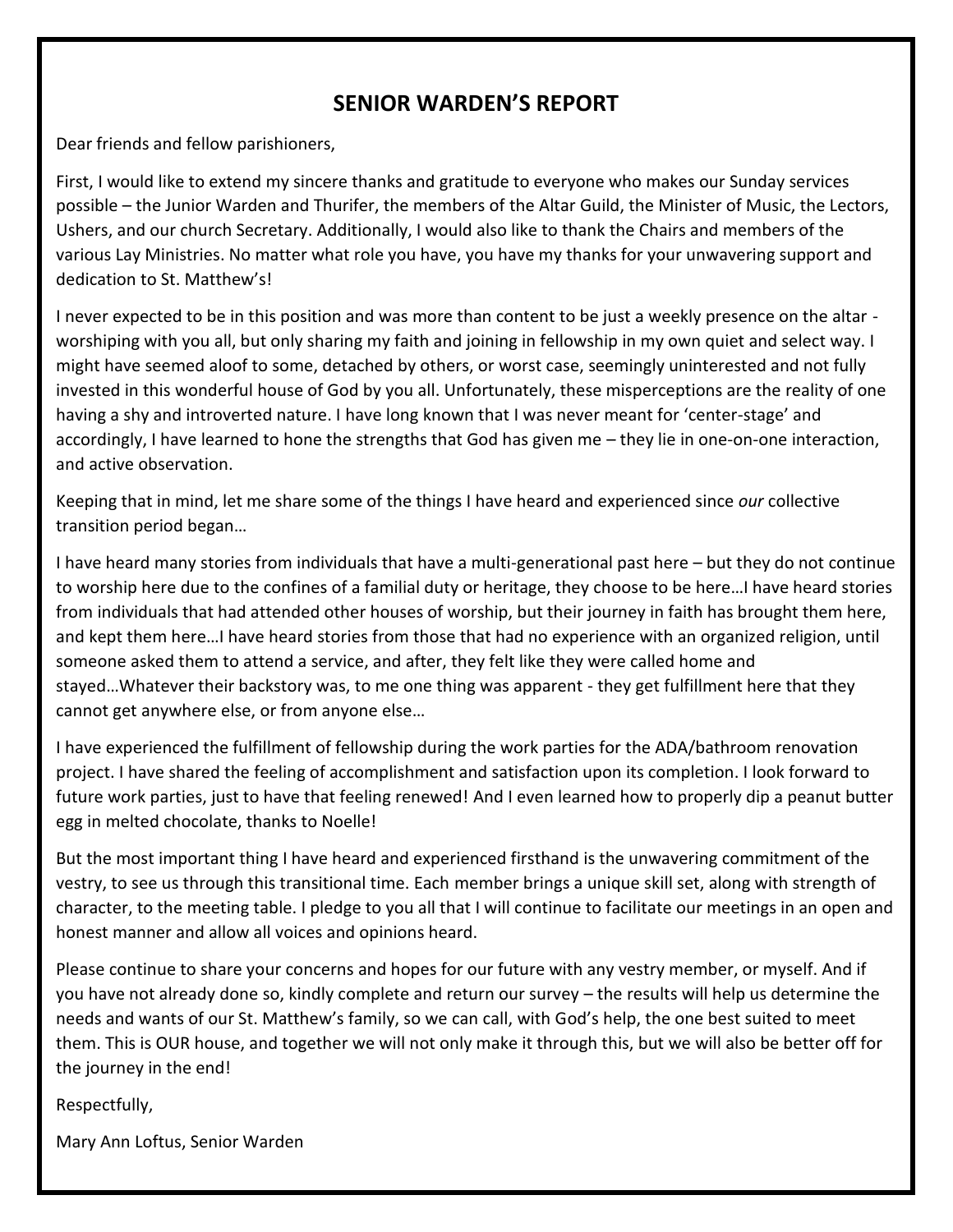## **JUNIOR WARDEN REPORT**

It has been a very busy year for our church facilities. The gardens around the church have never looked so good. Many thanks to everyone who helps to maintain the gardens and lawnplanting, cutting, trimming, mulching, and the yearly clean-up.

Inside the church, there have been many projects completed and many underway. The biggest so far has been the restroom, library/hallway renovation. Both restrooms were renovated and a third ADA compliant family restroom was added. The hallway was raised to provide easy access from the social hall to the sanctuary. Again, many thanks to all the volunteers who helped with the demo, sanding, painting, staining and the beautiful decorating job.

We are planning on putting new flooring in the social hall (matching the hallway/library). In preparation for the new flooring, the walls and woodwork will be painted/stained. Stand by for work party dates and times!

In the sanctuary, we had an unfortunate incident with one of triangle stained glass windows in the altar area. The frame on the window failed and the window collapsed. Fortunately, only a few pieces of the stained glass broke. It was repaired and reinstalled. Gratefully, our insurance covered a good portion of the repair. It is important that we have all the windows inspected to prevent this from occurring to any others.

A baby grand piano was purchased for the sanctuary and its sound makes a wonderful addition to our services.

The heating system will be serviced and a few minor leaks repaired when the system is shut down for the summer. A few other small projects are in line, including the faucet and water heater in the sacristy, vestibule door handles, and a few regular maintenance jobs.

Some larger projects should be placed on our "in the future" wish list- new flooring in the sanctuary and repaving the parking lot-all in good time!

Again, many thanks to everyone who has donated their time, money, and materials to keep our church functioning and looking great!

In Christ,

Roy Casey Jr. Warden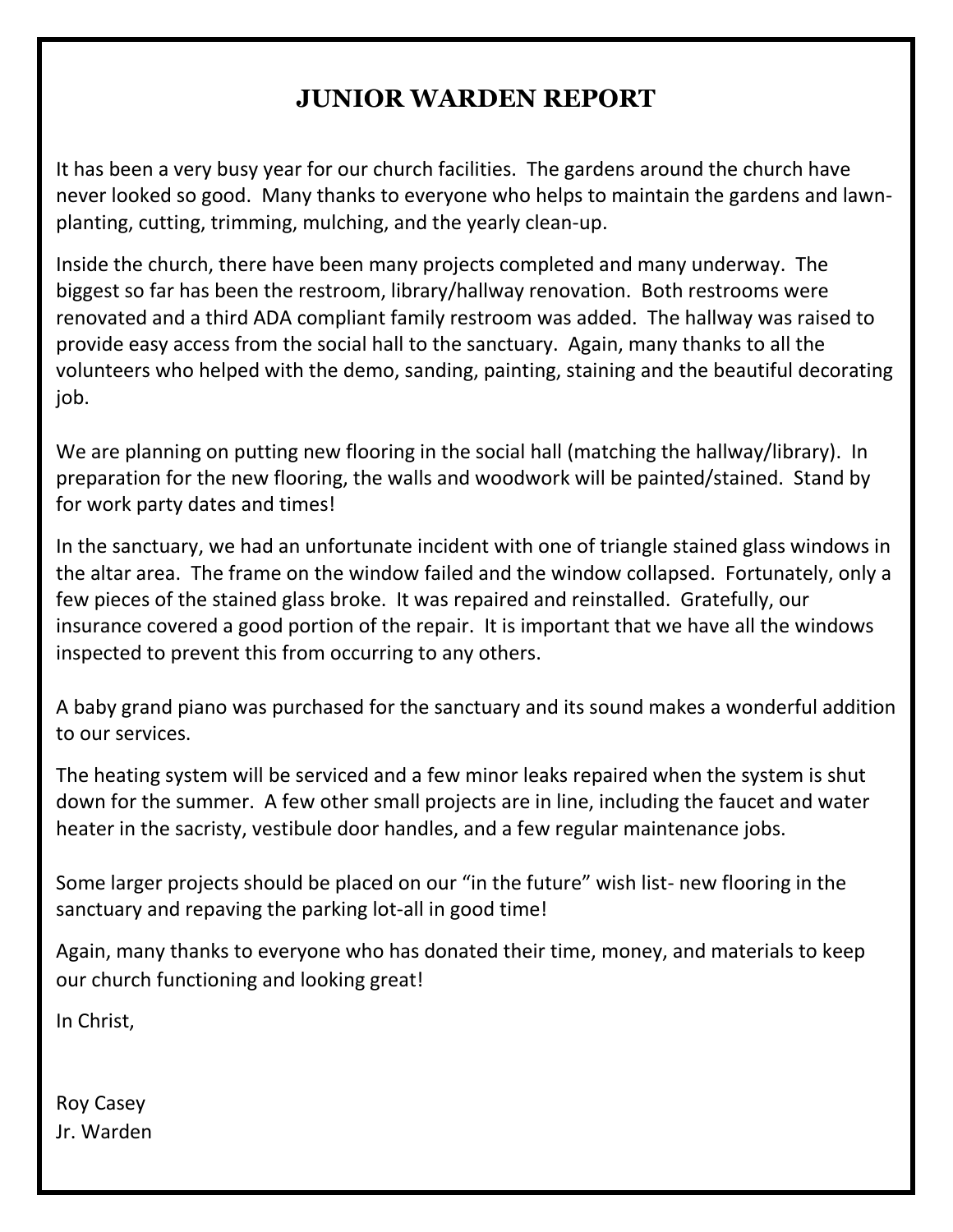## **ECW Report 2021-22**

What can be said about these difficult times we have been living with the last few years except….. Ugh, God can you turn it off? However, the women of this parish are still hard at work trying to keep things as near normal as possible but still following safe guidelines in order to accomplish the work He has given us to do. At times it may appear that we are always doing some kind of "fun" raiser but I'm not sure if we could flourish as a community of Christ without our communities support in these endeavors. They have provided us with valuable time together, crazy as they are at times, reaching out to our community who hunger for what we do(and do well) and provide the funds so badly needed for projects and ministries in our parish.

We held many drive thru meal and soup sales(almost monthly), Spring Auction(plan to attend this years as it is such a fun evening 5/21), St Nicholas Festival, work at some Lynda Culver events, making of Eggs, and a new event held by Sunbury Revitalization, Christmas in July; we had fun gathering making all types of crafts, bird houses, gnomes, garden lanterns and many items, we also sold hot sausage sandwiches and lavender lemonade spritzers. With the proceeds from these events we tithe to our ministries here and to the Rector's discretionary fund, we send a check yearly to Haven Ministries and to the Episcopal World Relief and Development Fund, this year earmarked for the relief of the Ukrainian people. Did you know that the new set of Stations were hand carved, made in the Ukraine, and how lucky we were to get them out before the invasion? Carol Lamparter reached out to the artist to tell them how much we are enjoying their work and praying for them; they are located in the western part of the country and are not experiencing the horror the east is.

With the years of work, we were able to donate \$21,000.00 towards the choir hall project but know our work is hardly ever done, more events will be planned with some new one that will be a focus on our neighbors! Stay tuned!

If you would like to be included in the lengthy text list let me know…. Just a warning, they can go off task very quickly but are entertaining, every time Fred Sauter hears Barbs phone ping he asks, "the church ladies?".

Please consider joining us as we continue to do works in His name. Amen.

Submitted by

Cynthia Reid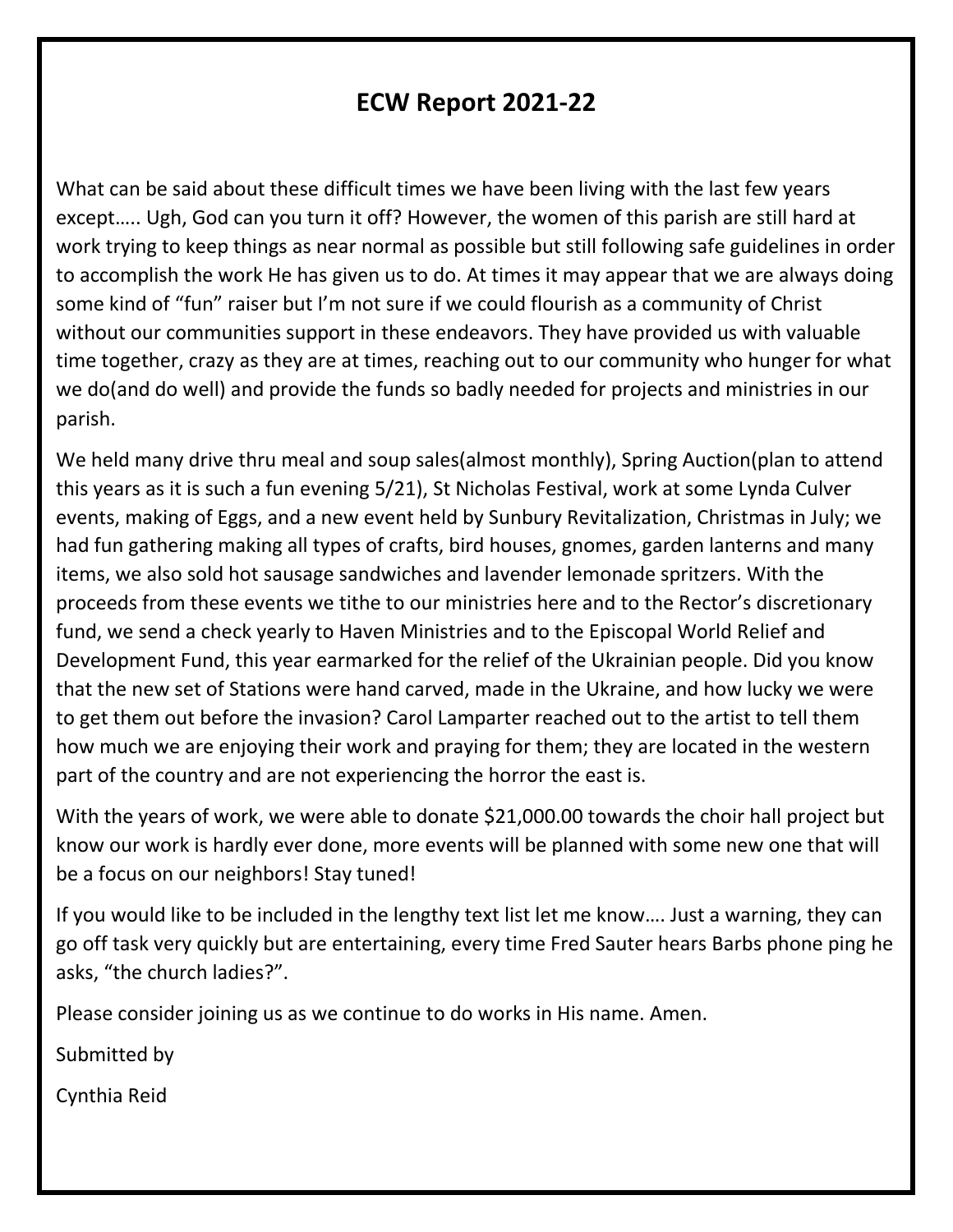

## **HIS DISCIPLES FOOD PANTRY**

His Disciples Food Pantry has been providing food and other necessities to those in need, for over twelve years. Along with food, this outreach program allows people who come to the food pantry, to fellowship with other people. The fellowship is an important part of our ministry as many have very little contact with other people.

Over the years our Parish family, along with other organizations in the community, have provided food and financial assistance to the food pantry so that we have been able to continue our outreach efforts. We also assist other organizations at times by providing food for people on an emergency basis.

The food pantry receives no funds from county or state agencies and we do not gather any personal information from those who visit, other than their name.

During the past two years the number of people using the food pantry has declined due to a number of reasons associated with the pandemic. At present we supply food to approximately 30 to 40 families a month. It is anticipated that the numbers will again increase as we return to a more normal environment.

His Disciples Food Pantry has operated on faith for twelve years and please be assured that the support of our church has been greatly appreciated.

Respectfully Submitted

His Disciples Food Pantry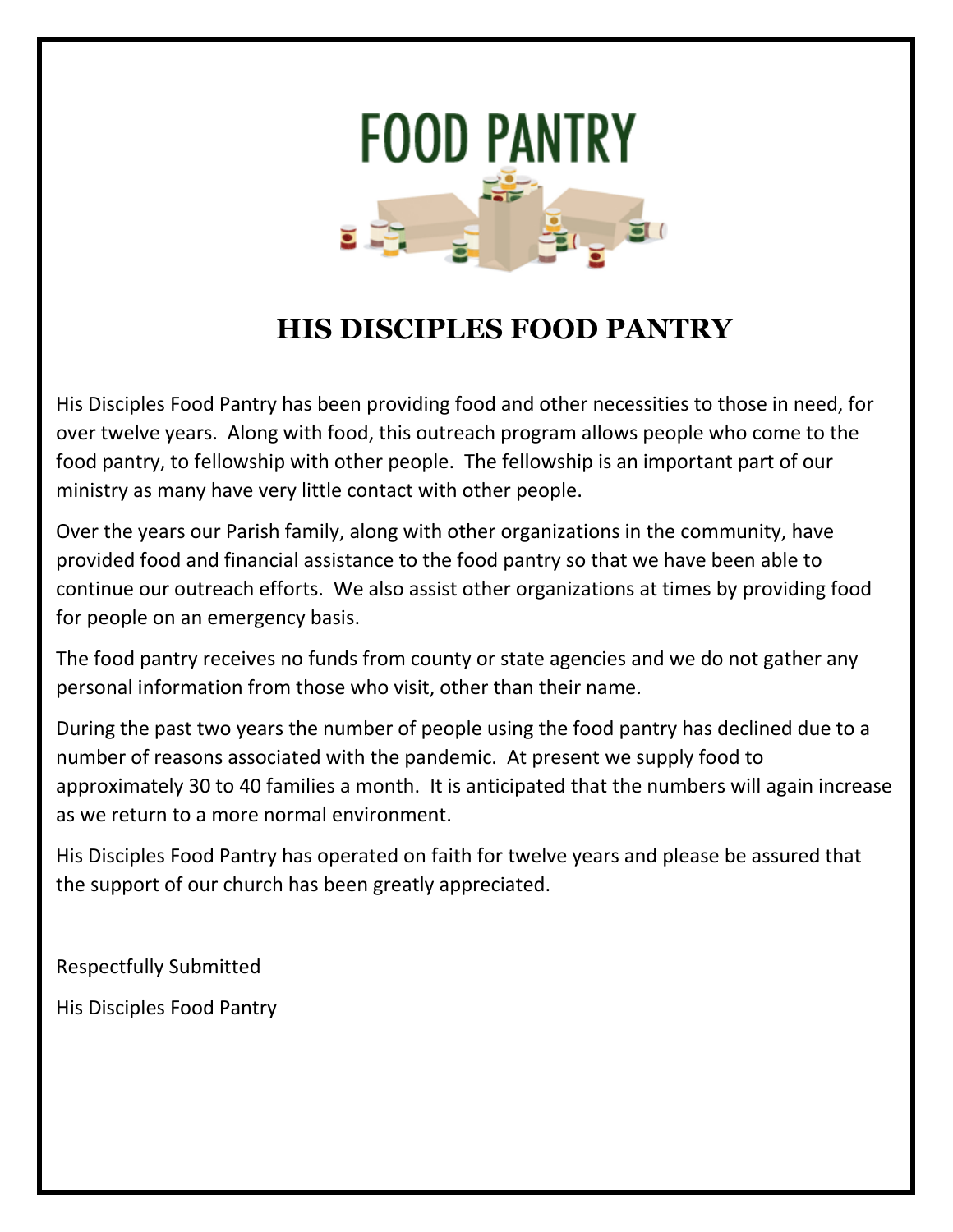

#### **COLE ALLEN DIAPER PANTRY ANNUAL REPORT**

#### **May, 2022**

A little history on our diaper pantry: Initiated in November 2013 serving 12 families, giving about a weeks' worth of diapers each month. It was month to month at that point, but with support of our parish, ECW fundraisers and community support, the pantry became stable. In 2017, we began purchasing diapers "wholesale" in collaboration with Christ Memorial's diaper pantry. We now order from then annually and participate in the unloading of the tractor trailer delivery each year. Last August we placed an order for 55 cases of diapers.

Over the years, we've received 2 Community Aid grants. In 2021 to present, we are covering anywhere from 20 – 35 bottoms monthly. Although these numbers are down from previous years, we are blessed to have been able to keep our doors open (or parking lot) during the pandemic. *We've grown our services by providing diaper wipes and offering pull-ups/training paints as we are able. Also, In March 2022, we've increased the number of diapers from 40 to 80 per child.* The families who come are so appreciative for the help!

*Community support-* Over the past year, we've received monetary donations or donations of diapers, wipes, pull-ups from: Mountain Presbyterian Church, Dr. Pagana-Defazio office staff, Holy Spirit ANCC, Shikellamy Education Association, Catawissa Avenue United Methodist Church, Geisinger ICU staff.

*St Matthew's* – The ECW continues to tithe from fundraising, parishioners and their friends continue to donate. Our NA group led by Craig bags the diapers for us. It is truly a parish ministry! We currently have funds of \$5105.

We distribute *The First Saturday of each month from 10 -11:30am*. Volunteers are welcome! It's a nice opportunity to see what we do. Students who want to participate in community outreach are welcome. Please contact myself, Cynthia, or the church office with any questions or comments.

*Thank you for your blessings and continued support,*

*Connie Kistler, 570-847-5156 Cyn Reid, 570-452-1811*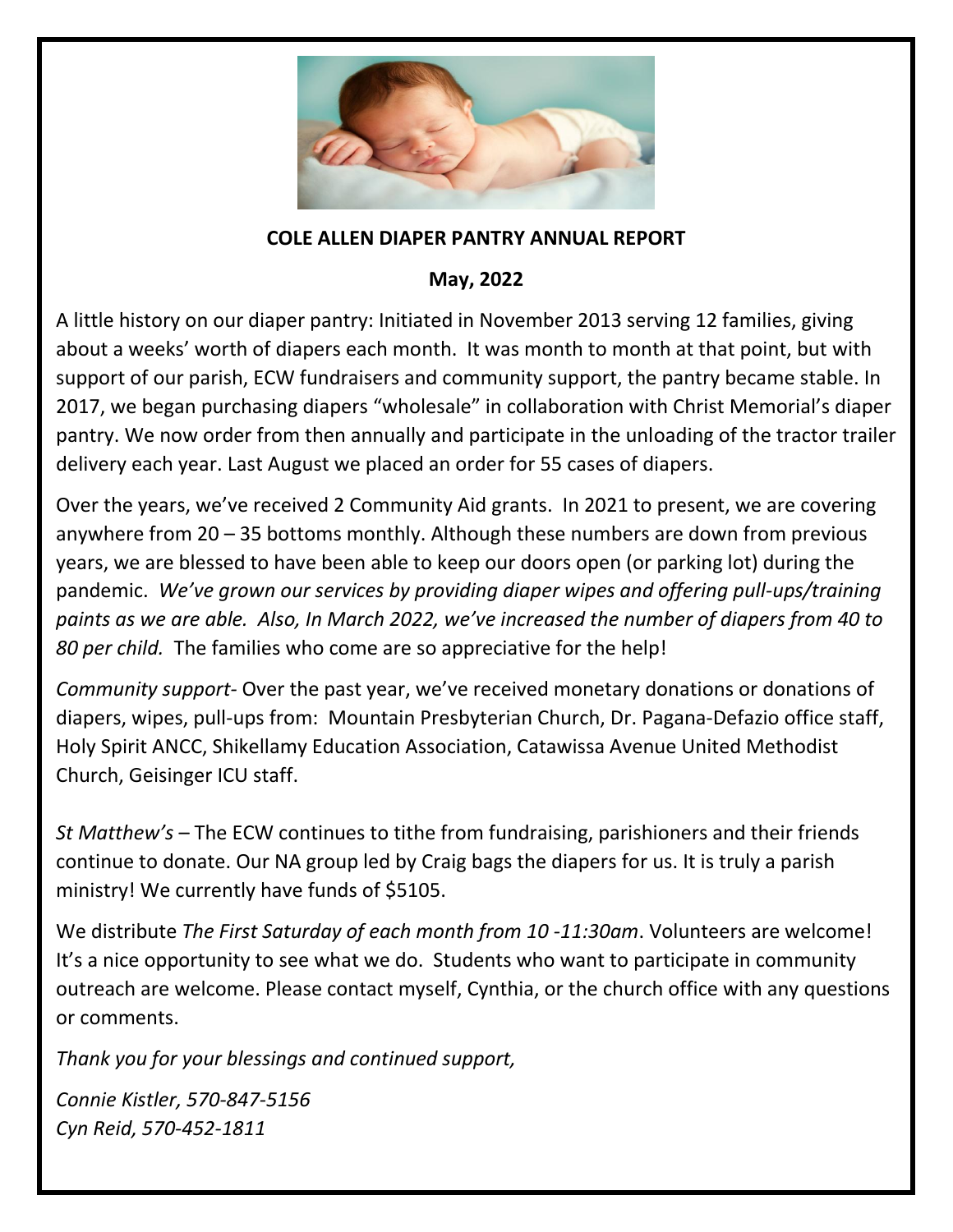

The Ministry of Altar Guild 2022

As I handle holy things, grant that my whole life may be illuminated and blessed by You, in whose honor I prepare them, and grant that the people who shall be blessed by their use, may find their lives drawn closer to Him whose body and blood is our hope and our strength, Jesus Christ our Lord. Amen.

The Altar Guilt is a ministry  $-$  a ministry of service. The members (women and men) of the Altar Guild serve the Church under the direction or the Rector and are responsible for setting up and caring for the furnishings in the nave, sanctuary and sacristy as well as any other area of the church where special worship may take place. It is a "behind the scenes" ministry, but a critical act of service to the church. Preparing the altar each week for worship is a way of expressing our faith.

We are blessed to have many women and men serving in this ministry of altar guild (six different teams) who setup each week in preparation for the weekly service. We recently welcomed two new Altar Guild members, Justina Newton and Dana Kelly and we have committed individuals who iron all the linens, order the supplies (communion supplies, oil for the candles, etc.) and many others who assist with the brass cleaning that occurs twice a year.

We welcome any one who may be interested in serving in this ministry. Please contact Mitzie Kerstetter at 570-847-8629 or talk with any Altar Guild Member.

Blessings, Mitzie Kerstetter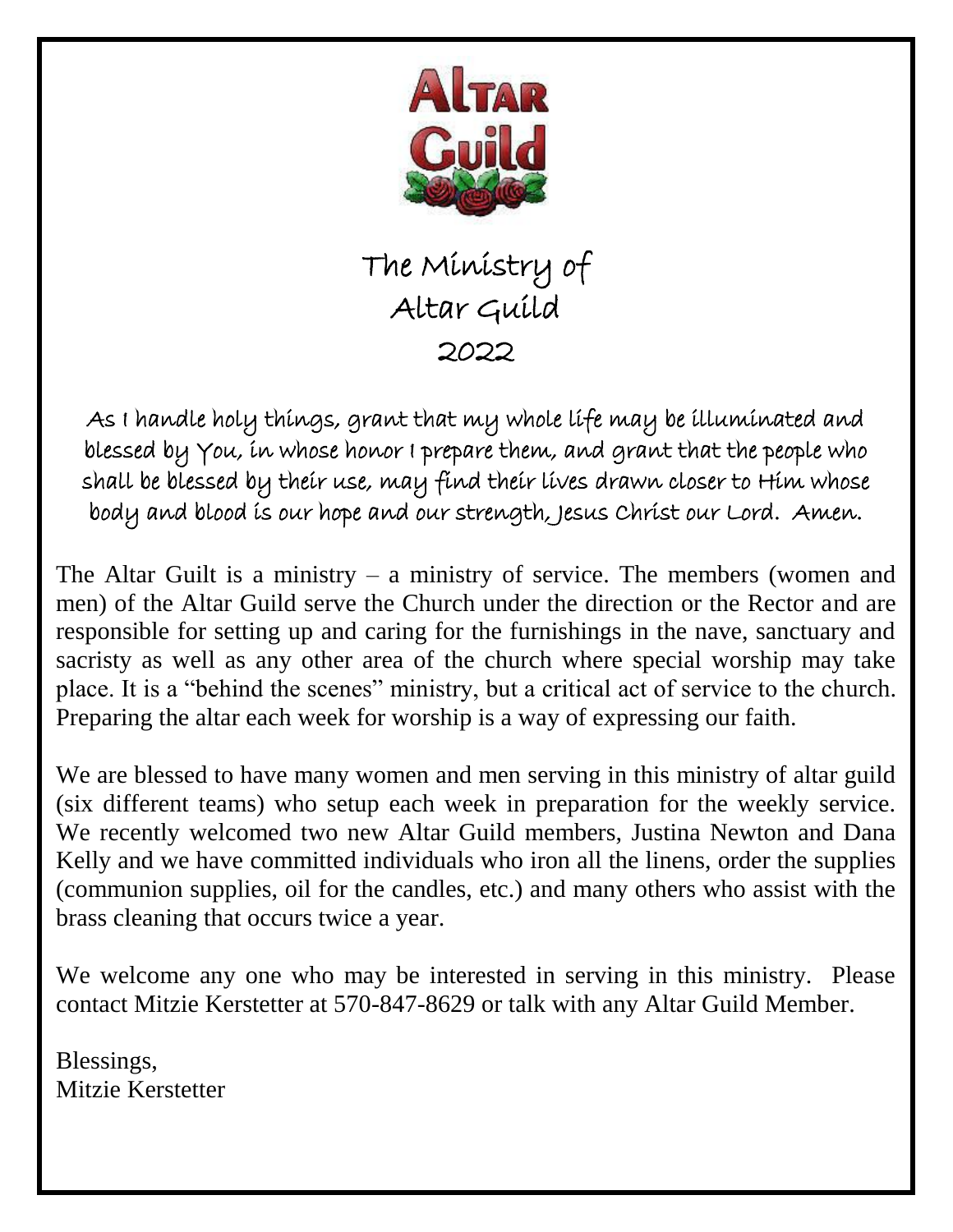## **PRAYER CHAIN OF ST. MATTHEW'S**

### **Intercessory**



## Ministry

We welcome anyone interested in praying for people who request our prayers throughout the year. If you are interested in the Prayer Chain please contact Elaine Schlegel at 570-286-2811 or email her at [elaines6@gmail.com](mailto:elaines6@gmail.com) or call the Church Secretary at 570-286-7002 or email [stmatthewsunbury@gmail.com](mailto:stmatthewsunbury@gmail.com)

The Meaning of Prayer:

A breath of prayer in the morning means a day of blessing sure; A breath of prayer in the evening means a night of rest secure. A breath of prayer in our weakness means the clasp of a mighty hand; A breath of prayer when we're lonely means someone to understand; A breath of prayer in our sorrows means comfort and peace and rest; A breath of prayer in rejoicing gives joy and added delight, for they that remember God's goodness go singing far into the night.

There's never a year nor a season that prayer may not bless every hour, and never a soul need be helpless when linked with God's infinite power.

-*Frances McKinnon Morton*